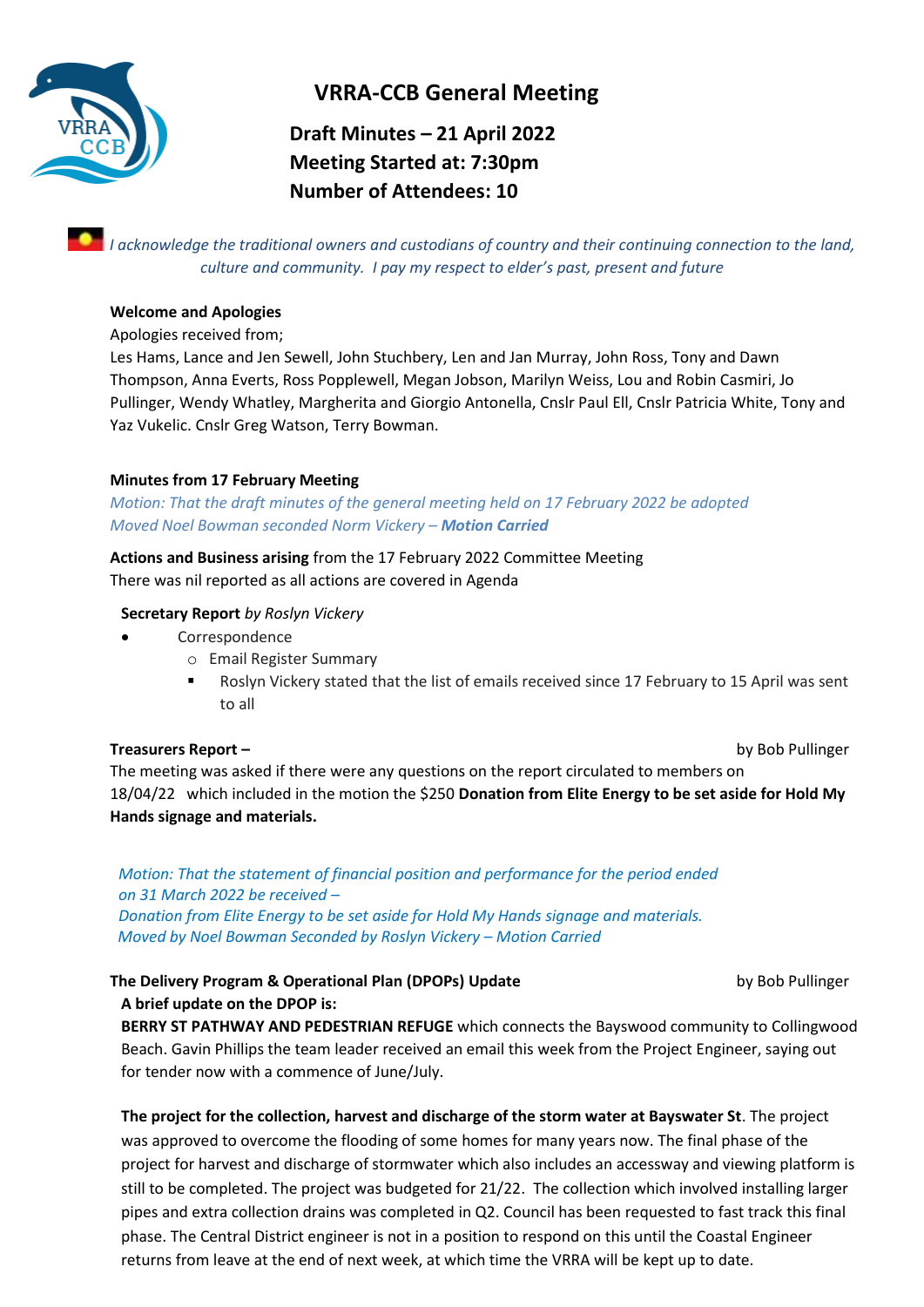#### **DPOP STATUS and PROCESS GOING FORWARD.**

Theo Prakash the new Central District Engineer apologised for not being with the community tonight. In respect of the thirty-five DPOP bids submitted by the VRRA for 22/23, the Councillors are currently reviewing the city wide DPOP bids, and it is hoped to be able to give feedback, and work with the VRRA, as soon as the adopted budget is known, hopefully before the end of the financial year. Because of the rain events and storms over the March and April the VRRA assumes it was not possible to expect follow up on which of the DPOPs bids were signed off by department heads outside of the City Services Director to go forward to Councillors as endorsed budget bids.

It is known all the VRRA bids under the direct control of City Services were endorsed to go forward for approval by Councillors.

This lack of feedback is understandable when one considers Council's attention probably needed focus on Stay in Business action plans over March and April 2022, thus time and resources, probably did not permit attention to Discretionary Capital Expenditure for the future, other than actions for **RECOVERY** from the rain and storm events.

Theo asked for the following message in respect of the DPOP Process going forward under the new Central District Engineer. It is Theo's objective to undertake a meet and greet with the community at the June CCB meeting.

Implement the setting up of Action Tables for monthly and quarterly Actions. It is Theo's desire to hear feedback from the community.

#### **Sub-Committees and Groups Reports**

# **Plantation Point Playground Sails Project Update** by Ken Buckley Meeting was informed the current plans had been rejected on location of posts, Council does not have accurate drawings for the fall area. A letter has been received from the grantor asking why all the money had not been spent. A letter is needed from Kaylene at Council. Length of posts may need changing. Ken to follow up.

#### **Bocce Court update and Bocce Club**

Meeting was informed that invitations for Official Bocce Court Opening was sent to all and planned for 15 May 2022 **Vincentia Golf Club** by Ken Buckley

No further progress was reported

#### **Vincentia Mall Project Update** by Norm Vickery **by Norm Vickery**

Project Manager has been appointed – letter sent to VRRA explaining the project. VRRA has sent letter to Council to put up poster "for what is happening". Council currently refers public to Council web site. Locals & tourists need to know. Norm is to arrange to meet Project Manager.

Ken Buckley suggested that he would use the design for the future Mall as shown on the internet and take the projected plan of the site to be copied and printed to be displayed in the Mall so that locals and tourists alike can see what the finished outcome will be.

#### **Bay & Basin Leisure-Centre update by Roslyn Vickery**

No progress was reported

#### **Collingwood Beach Preservation Group and**

#### **Coastal Management Program –** by Bob Pullinger

CBPG report was sent with papers for meeting.

Discussion took place on the impact of recent storms and usually nature's way of returning sand to the beach.

Discussion took place on other stormwaters in addition to those at Collingwod Beach, (i.e., near Blenheim Beach, Nelsons Beach, creek under pedestrian bridge just south of Church St). Council is requested to discuss (what is believed these additional locations are known to Council) with the VRRA.